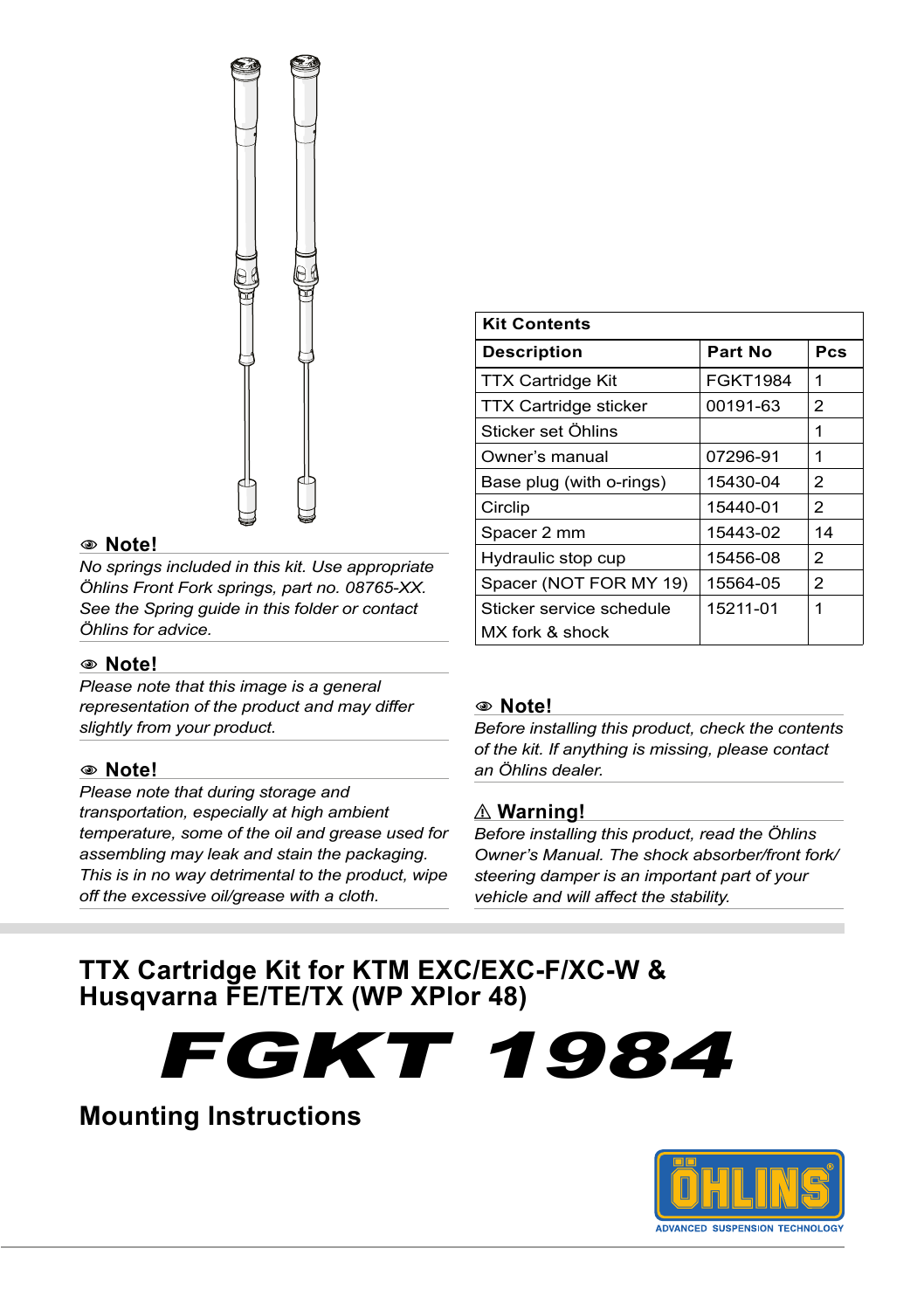# **SPECIAL TOOLS**

| Tool                             | Part no | Size  |
|----------------------------------|---------|-------|
| OEM Fork cap<br>tool, hexagon    |         | 50 mm |
|                                  |         |       |
| Clamp tool inner<br>tube         |         | 48 mm |
| Öhlins Fork cap<br>tool, octagon |         | 50 mm |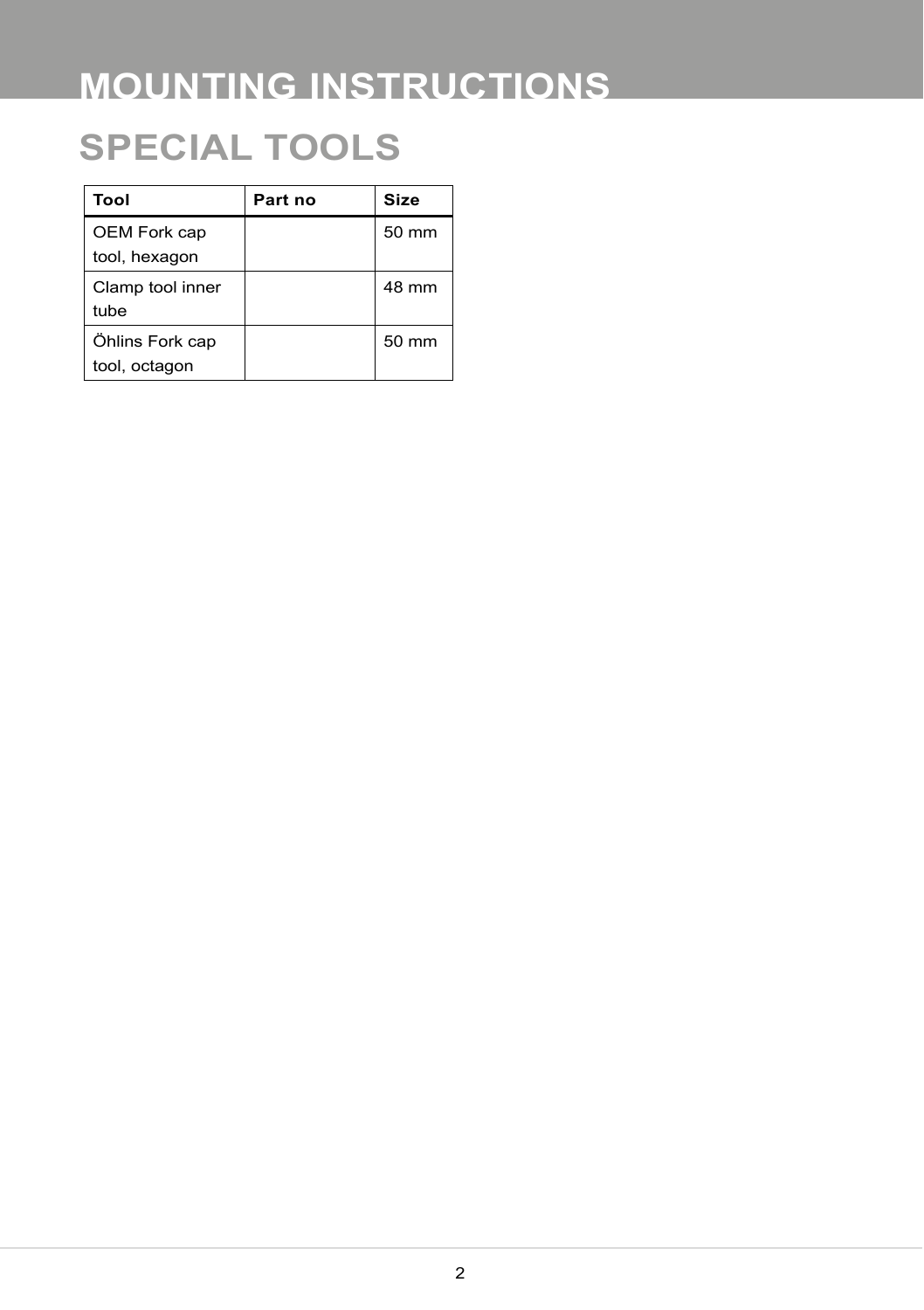# **Remove the original fork legs**

# ⚠**⚠ Warning!**

*We strongly recommend to let an Öhlins dealer install this product.*

# ⚠**⚠ Warning!**

*If you work with a lifted vehicle, make sure that it is safely supported to prevent it from tipping over.*

# 1 **Note!**

*When you work with this product, see the vehicle service manual for vehicle specific procedures and important data.*

# 1 **Note!**

*Before you install this product clean the vehicle.*

#### **1**

Place the motorcycle on a work stand so that the front wheel barely touches the ground.

# **2**

Remove the front wheel, plastic fork leg protectors and the brake caliper.

### **3**

Measure the distance from the top of the fork leg to the top of the upper triple clamp, see figure.

| Note measure         |  |
|----------------------|--|
| Fork height position |  |

#### **4**

Loosen the upper triple clamp screws.

## **5**

Loosen the top cap ½ turn. Use an OEM Fork cap tool.

# **6**

Loosen the lower triple clamp screws.

# **7**

Remove the fork legs from the vehicle.

## **8**

Clean the fork legs, make sure to clean underneath the fork bottom.

## **9**

Refer to the vehicle service manual to remove the original front fork and spring from the fork leg. Turn the fork legs upside down and pour out all oil.





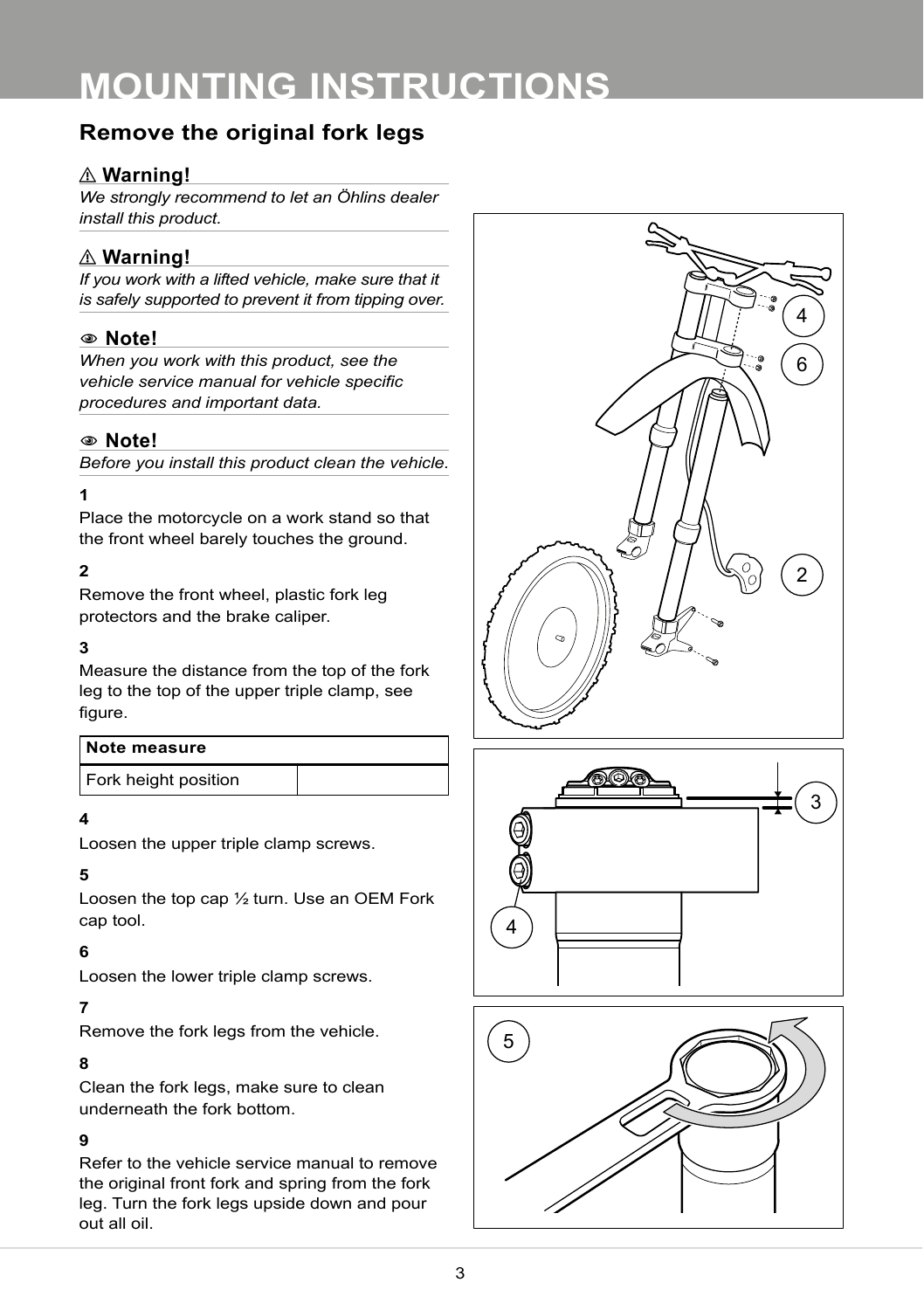# 1 **Note!**

*Step 10 to 15 only applies to XPlor front fork MY 17 and MY 18 where an OEM hexagonal spacer is mounted between the bottom piece and inner tube. From MY 19 the spacer is no longer existing and the spacer 15564-05 is not necessary to install. This can be identified by the hexagonal shape being integrated in the OEM bottom piece.*

#### **10**

Heat up the fork bottom to approx. 150° to remove any locking adhesive.

#### **11**

Unthread the inner tube from the fork bottom and remove the OEM spacer.

## **12**

Clean the fork bottom and fork leg thread.

#### 13 (Warning! Not for MY 19)

Install the Öhlins spacer 15564-05 below the inner leg in each fork bottom.

#### **14**

Apply thread locking adhesive to the inner tube thread. Reinstall the inner tube into the fork bottom.

#### **15**

Tighten to 200 Nm.

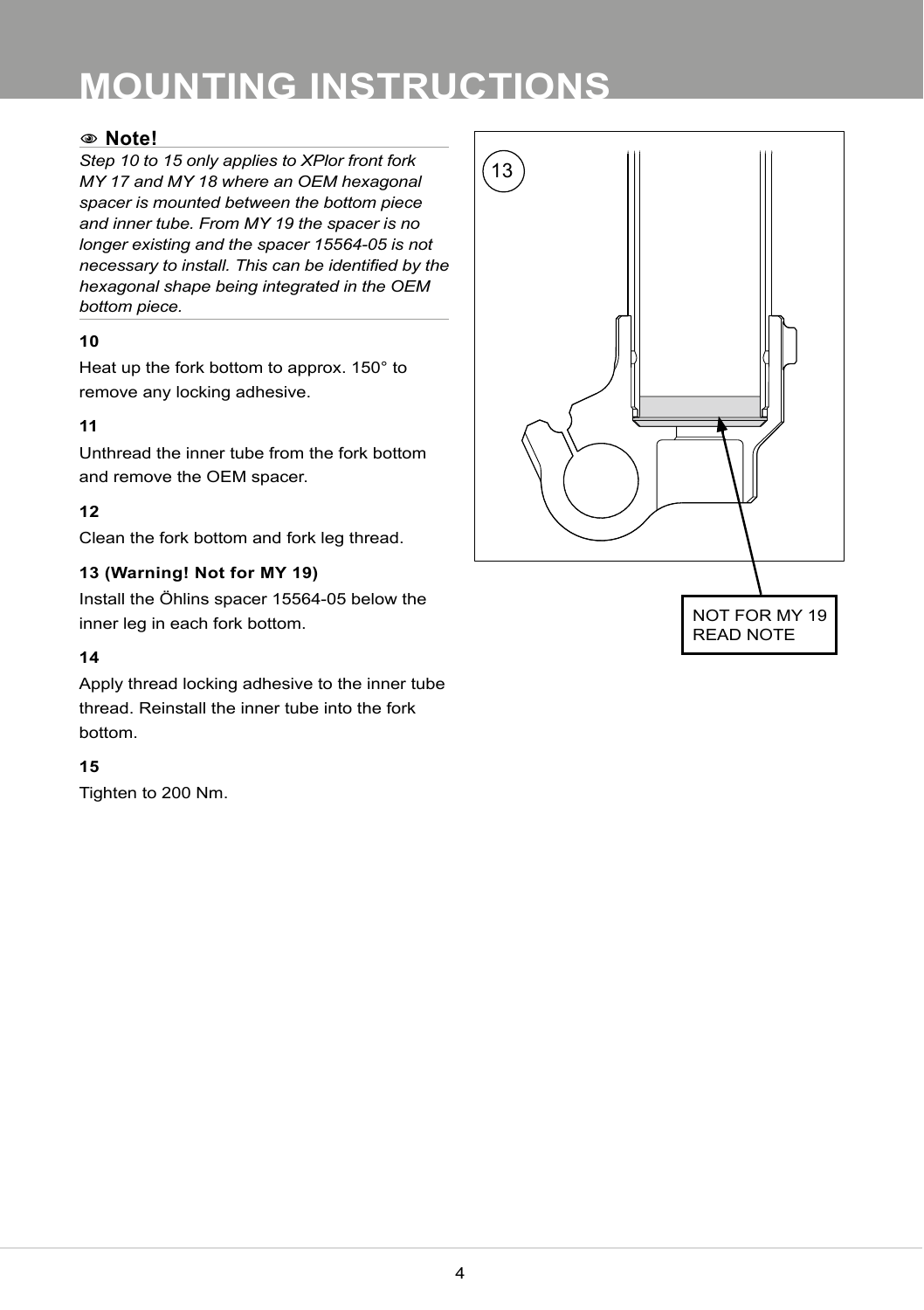# **Install the Öhlins cartridge kit**

#### **16**

Use contact cleaner to clean the contact surfaces between the hydraulic stop cup and the fork bottom.

Insert the hydraulic stop cup in the original fork leg, insert from the upper end of the fork tube.

# ✋**✋ Caution!**

*Make sure that the hydraulic stop cup is in correct position before you tighten.*

## **17**

Install and tighten the base plug into the fork bottom, tighten to 45 Nm.

# ✋**✋ Caution!**

*If the hydraulic stop cup rotates when you install and tighten, carefully use an impact machine.*

#### **18**

Apply grease on the thread of the piston rod end.

## **19**

Insert, if any, the preload washer/s, recommeded spring and the cartridge kit into the original fork leg.

## 1 **Note!**

*Place the preload washer/s below the spring, at the bottom end of the fork leg.*



Preload washer(s)

Fork leg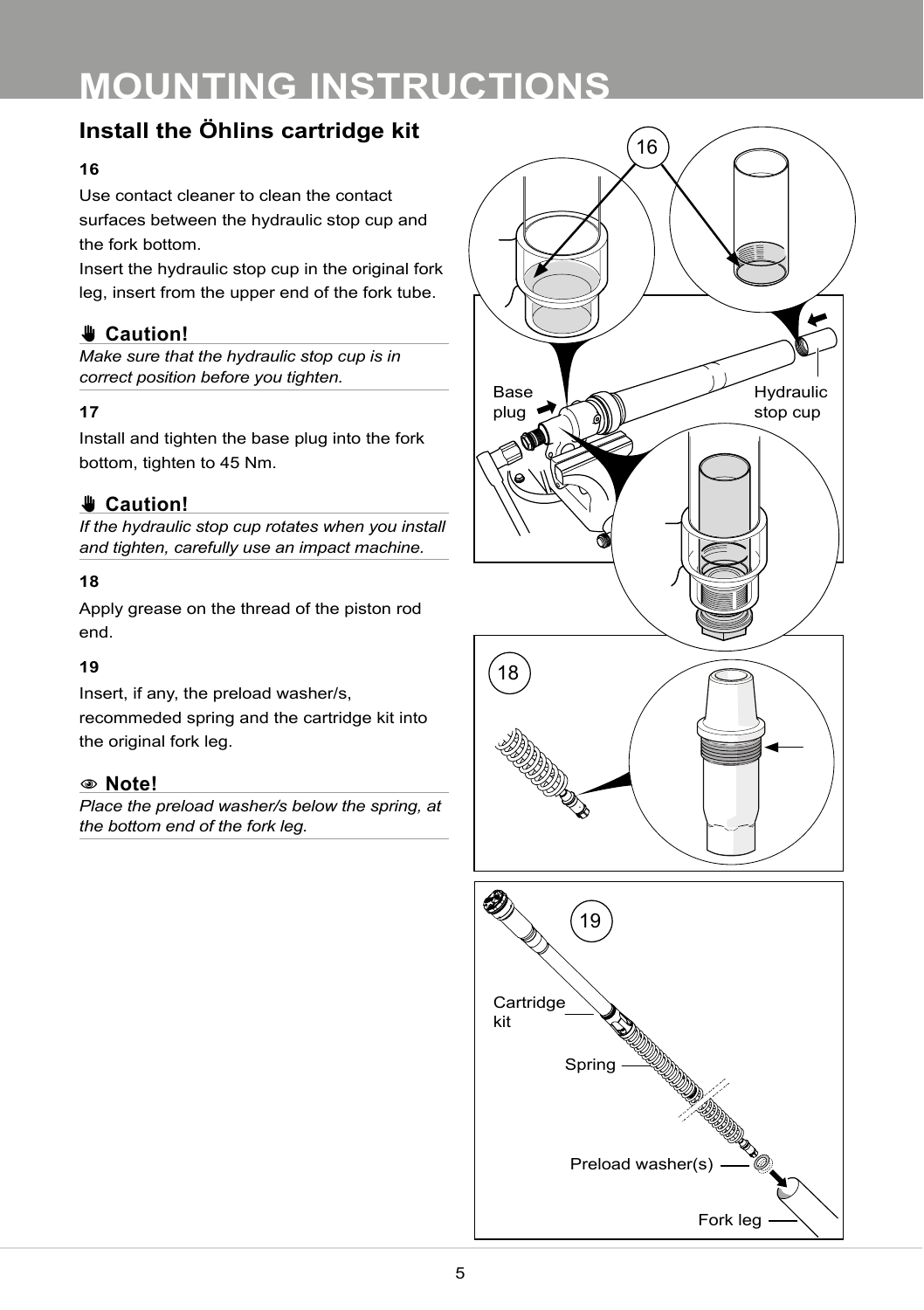# **20**

Use a 12 mm socket to tighten the cartridge shaft end into the base plug, turn counter clockwise and tighten to maximum 18 Nm. *Do not over tighten.*

## **21**

Install the security snap-ring at the shaft end groove.

# **22**

Pour Öhlins Front fork fluid in the fork leg, refer to the recommended setup in Setup data.

# **23**

Make sure that the front fork is fully extended. Use to tighten the Öhlins fork top cap to maximum 10 Nm.

# $24$

Check and set the rebound and compression valves click positions, refer to the recommended setup in Setup data.

## **25**

Install the front fork legs into the triple clamps. Set the fork legs at the same height position as before. Refer to the vehicle service manual for correct tightening torque.

## **26**

Install the brake caliper and the front wheel. Make sure that all removed parts are installed in the same positions that they were before.

# 1 **Note!**

*It is very important to tighten the triple clamps to the correct torque, refer to the vehicle service manual.*





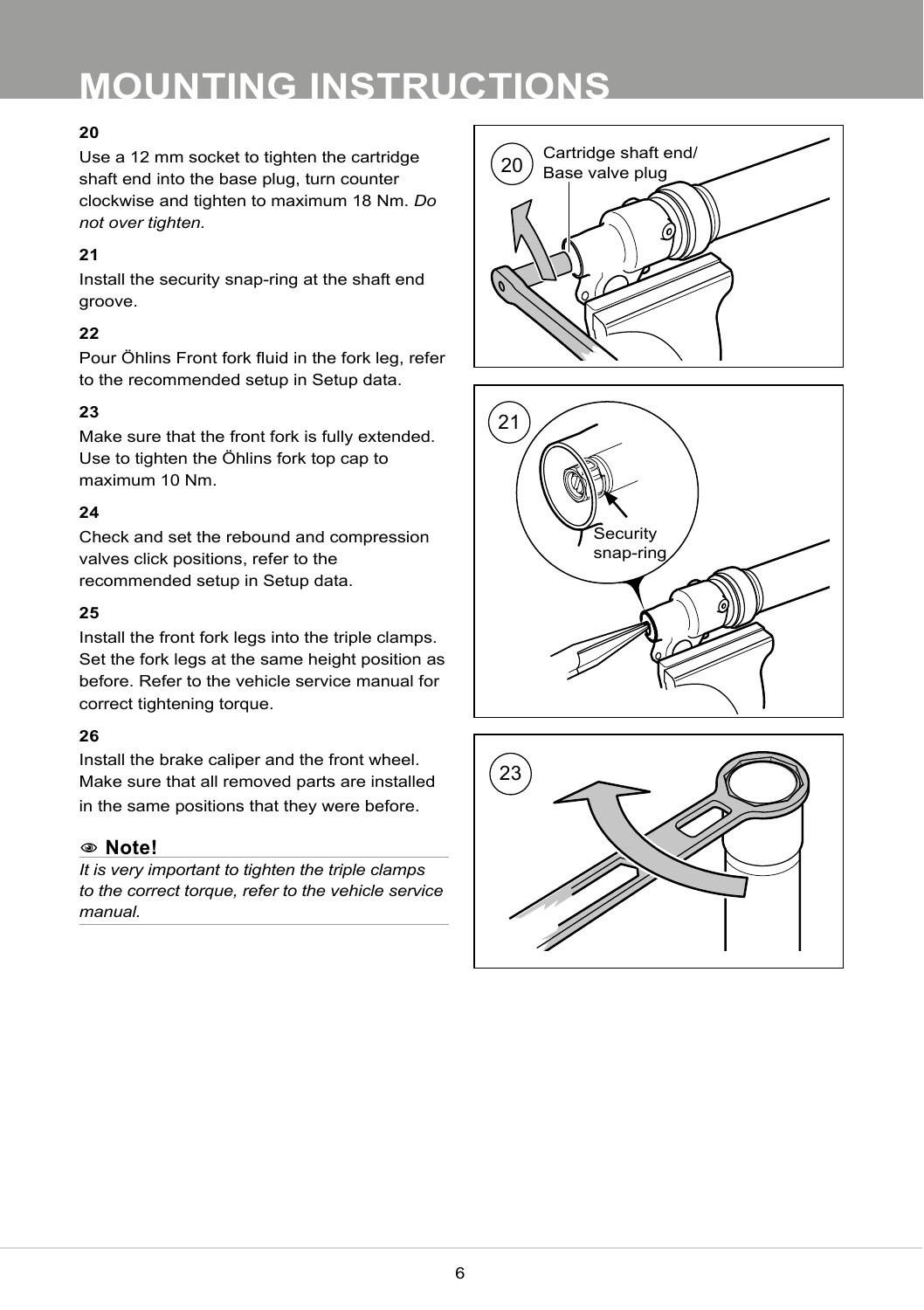# **SETUP DATA**

| Rebound damping                  | 14  | clicks |
|----------------------------------|-----|--------|
| Compression damping              | 14  | clicks |
| Spring preload*                  | O   | mm     |
| Total spring installation length | 469 | mm     |

| Fluid volume (each leg) | 0.340             | litre |  |  |
|-------------------------|-------------------|-------|--|--|
| Fluid volume range      | 0,300-0,400 litre |       |  |  |
| Öhlins front fork fluid | 01330-XX          |       |  |  |

Adjust preload by adding/removing preload washer(s) 15443-XX.

\*To achieve specified spring preload the total spring installation length can be controlled prior installation into fork leg. See model specific length in setup data.

|        | Total spring installation length |
|--------|----------------------------------|
|        | <b>MWWWWWWWWWWWWWWWWAXII</b>     |
| Spring | Preload washer(s)                |